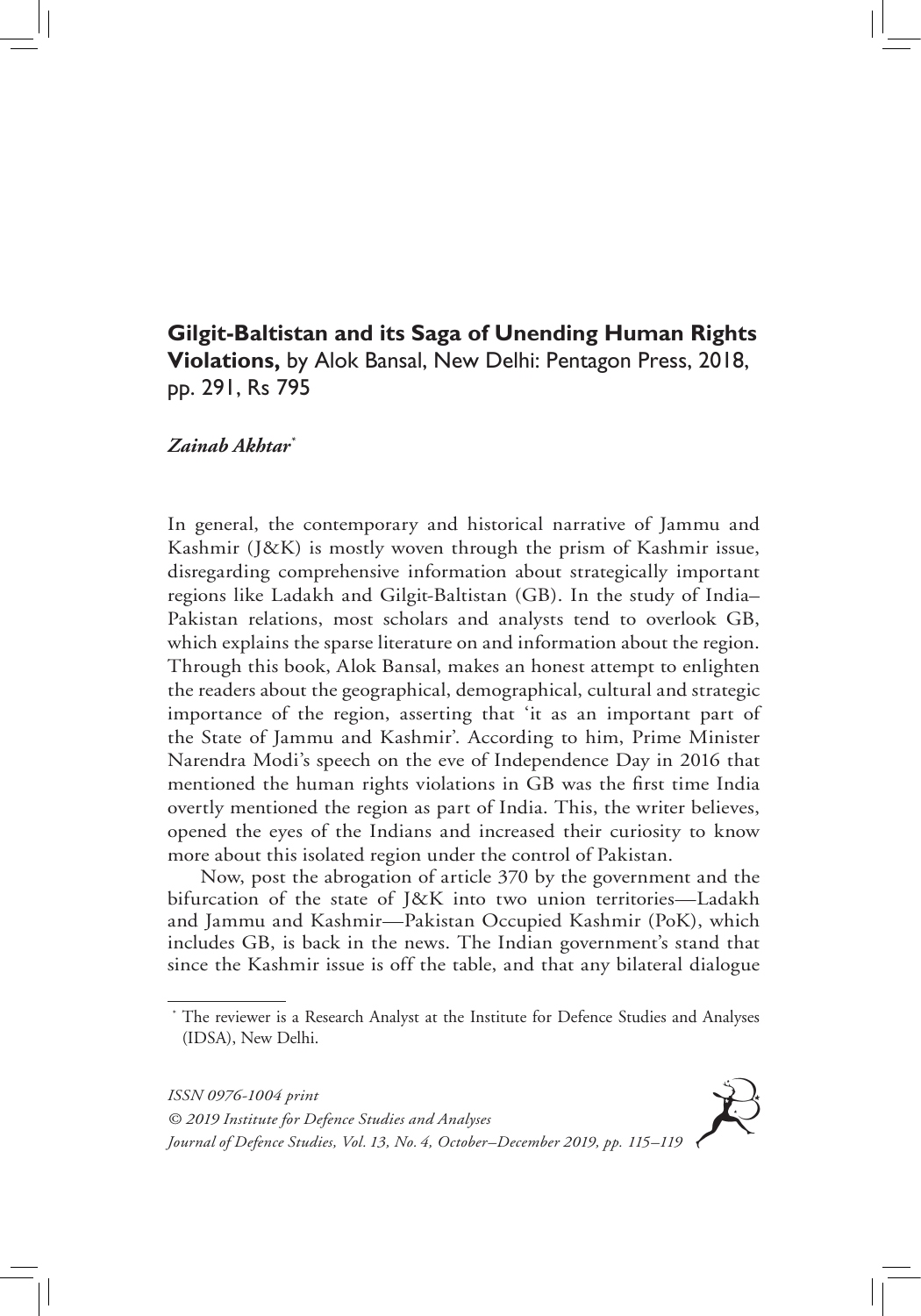## **116** *Journal of Defence Studies*

with Pakistan will now be on PoK has created a curiosity amongst readers to know more about the region. External Affairs Minster S. Jaishankar's official statement that India will have physical jurisdiction of PoK some day has cleared New Delhi's stand once and for all. This makes the book's contents timely and informative.

As echoed in its title, the book aims to highlight the gross human rights violation in the region; expose Pakistan's odious attempt to spread radicalisation; and finally, establish the link between GB and the state of J&K. The book does manage to justify some of these assertions, while a few are addressed abruptly and left without further elucidation. To some extent, this book manages to expose Pakistan's horrendous mission to change the demography of the region by inserting radical elements and settling mainland Pakistanis (especially Punjabis) in the region. According to Bansal, the abolishment of the state subject rule in the region by the Pakistani government and the construction of the Karakoram Highway (KKH) opened the floodgates of migration for outsiders, thus changing the demographic profile of the region. On the other hand, it has to be noted that in both PoK and on the Indian side of J&K, the state subject law granted by the erstwhile maharaja remains intact till date. The scraping of state subject rule in GB indicates the ulterior motives of the Pakistan government.

The author makes another interesting observation while talking about sectarian violence. He argues that the internal fault lines in GB have been created by the Government of Pakistan so that the people have no time to demand their political and constitutional rights from Islamabad. In pursuit of this, the Pakistan government made a conscious effort to win the hearts and minds of the Sunni minority in the region by further polarising them through religious sermons and training. In doing so, they ensured the continuity of religious tensions between the different sects, and also terrorised the majority Shia population through Sunni extremism. It has to be noted that the locals in GB were peaceloving people who had co-existed for a long time, but the demographic engineering by Islamabad made the situation volatile in the region by pitching locals versus locals (Shias–Sunnis) and locals versus non-locals (people settled from the mainland). The horrendous killings of Shias in Kohistan and Chilas by extremist groups affiliated to Ahle Sunnat Wal Jammat (ASWJ) militants on 28 February and 3 April 2012, in which 20 Shia *Baltis* were shot dead, exposes this nefarious design of Islamabad. The author further stresses that the Pakistan government has made cosmetic changes through GB Order 2009 and 2018 to give an impression of autonomy, but the real attempt is to separate the region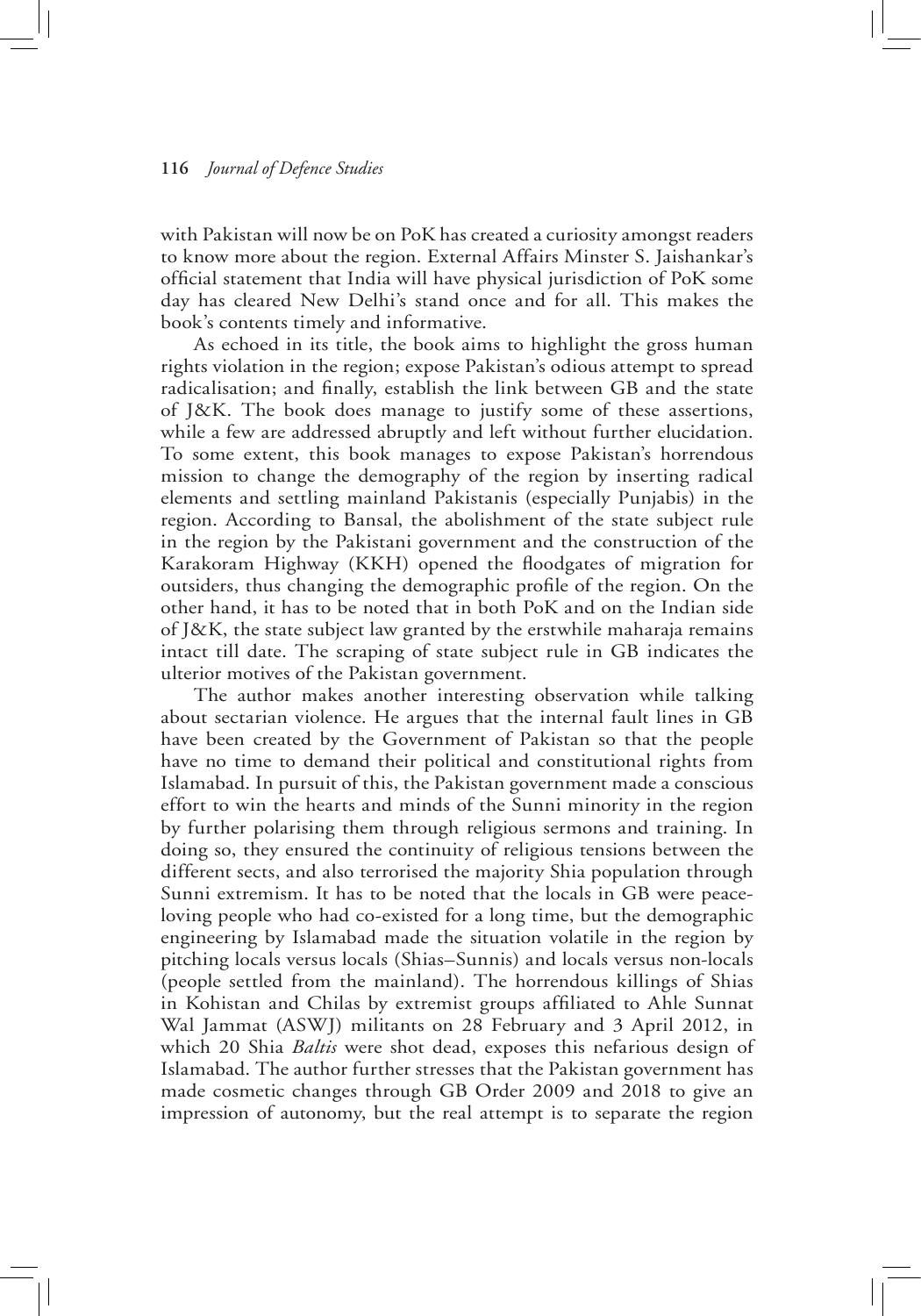from other parts of PoK and eventually gobble it up. Referring to the new GB Order 2018, he writes:

The new order further curtails the power of GB's toothless assembly and makes the PM of Pakistan the lord and master of the region. The order gives PM dictatorial power over the region with complete immunity for his actions. And most importantly he has the power to invalidate any resolution passed by GB Assembly while being not answerable to its Judiciary. (p. 136)

This is an example of the strategies used by Islamabad to modify and stifle the rights of the people.

The people of GB undoubtedly feel alienated and frustrated, and are not happy with the way they are being treated by the Pakistan government. They have been protesting for their due rights for a long time, but their voices have been silenced by referring it to be a part and parcel of the Kashmir issue. The people of GB specially feel cheated and betrayed as, despite the Kashmir issue, PoK enjoys an autonomous status, their state subject remains intact, and they have far more rights than them. The author rightly points out that 'a concerted effort has been made to obliterate historical and cultural linkages of the region with rest of PoK as well the Indian side of Jammu and Kashmir' (p. 131). Here, the author may well have exposed the sinister motives of the Pakistan government as to why it is using a completely different policy to deal with GB as compared to PoK. A critical analysis of the same could have been a significant contribution and addition to the literature of the otherwise under-studied region.

Bansal underlines the fact that even though GB is constitutionally a part of India, successive Indian governments have not made a meaningful attempt to reclaim the region. He, however, does not inquire into the political silence on India's part over the region, which is necessary, especially now after Jaishankar's overt official statement about India's claim over the region. Baltistan was historically part of the Ladakh *wazaart* (administration) and shares historical and cultural linkages with Ladakh. They have more in common with Ladakhis than with the Kashmiris they are associated with on both sides of the border. It is to be noted that the Hill Council status to Kargil and Leh, and now the Union Territory status to Ladakh by the Government of India, has been highly appreciated by the people of Baltistan. They have been demanding a similar status under Pakistan, with a provision to empower the locals but it has never been reciprocated by the government. Whenever there is a protest in Baltistan, in order to irritate the Pakistani government, they march towards the Indian border shouting, 'Kargil Chalo'. There is a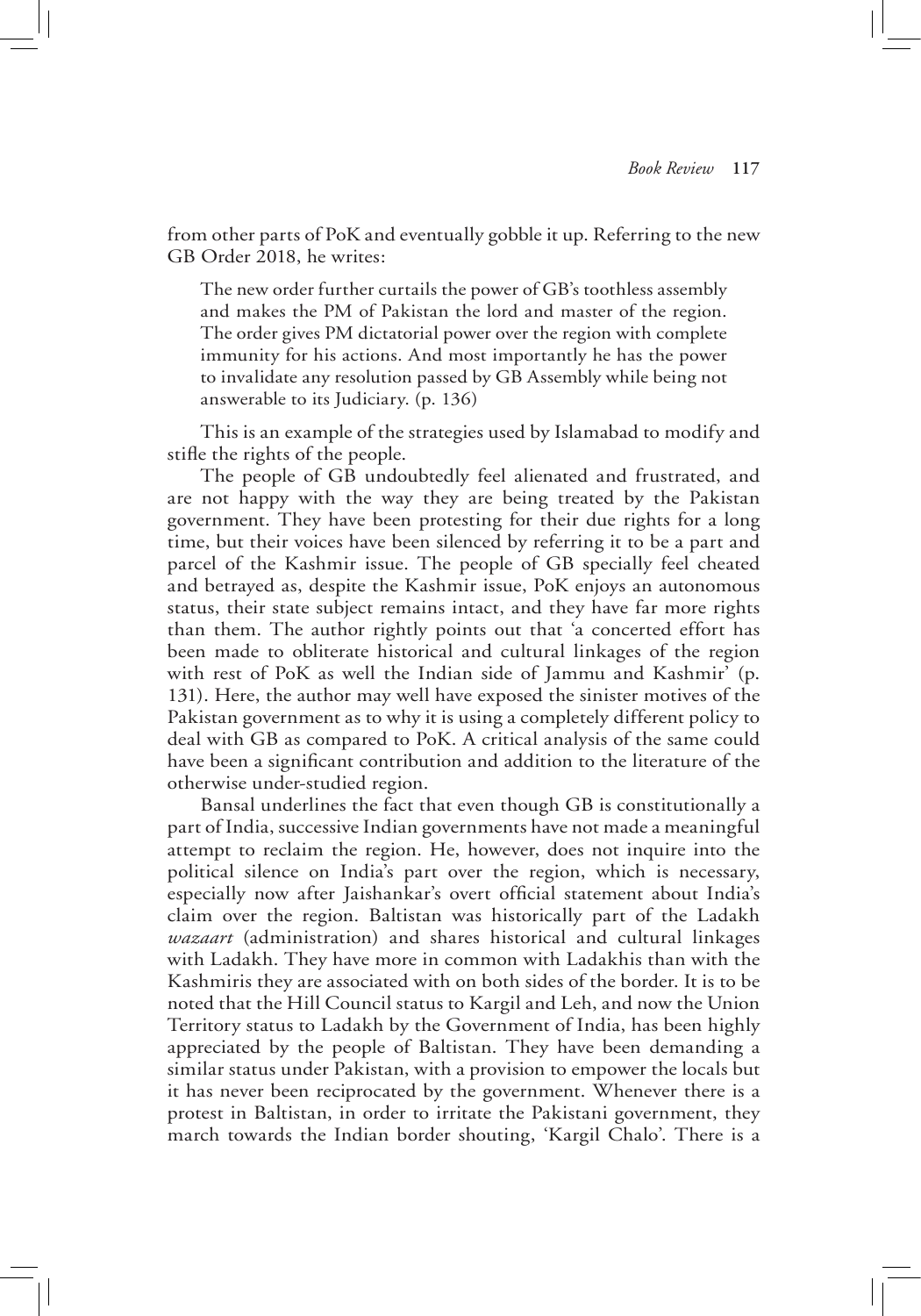## **118** *Journal of Defence Studies*

strong demand by the locals on both sides to re-establish the historical and cultural links and to open the border routes, Kargil–Skardu and Turtuk–Kaphlu, on humanitarian grounds. If Kashmir, despite being a conflict-ridden region, can have open routes with Pakistan for trade and human movement, then why not the same with the people of Ladakh, who otherwise are considered peaceful? This is a question which the book should have made an attempt to answer, in order to make it a more holistic study.

According to the author, the book is an attempt to fill the knowledge gap about the region of GB by reinforcing India's claim that it is still part of the J&K state. It indeed does a great job by talking about the region in a all-inclusive manner, about its culture, population, unique languages and geography, but lacks a comprehensive analysis of why and how India should/can make its case strong to reclaim the region. There is a dearth of evidence and data while making assertions about human rights violations and demographic changes by the Government of Pakistan. Thus, though it is a great historical account of GB and a guide for the people who have no knowledge of the region and its history, it lacks an in-depth analysis that could be equally useful for the scholars and students of international relations, especially those studying Pakistan.

Since 1947, Pakistan has managed to keep the people of GB in an illusionary bubble that they are Pakistanis and someday will be made a constitutional part of the country. However, it has not been able to do so as the issue is merged with the Kashmir problem. The China–Pakistan Economic Corridor (CPEC) part of China's larger Belt and Road initiative (BRI) which passes through GB has added to the confusion of the people of this region. There is a pessimistic positivity about the project, and the people of the region doubt if the China-backed projects can really bring positive change and development in the region. Some section of the media in Pakistan have claimed that China is mainly using the CPEC to reach the markets of Central Asia and Europe.

There is no doubt that GB is an important region strategically and its significance has increased as China is making routes through the region: first, KKH; and now, the CPEC, a flagship project of the Chinese Belt and Road Initiative. While it is important to enlighten the readers about this region, the role of Pakistan in changing the demography of GB needs a serious introspection and study. Pakistan fiddled with the idea of making it the fifth province for a long time but gave up the idea to avoid protests from the Indian side. It has to be underlined that the people of GB are demanding their democratic rights under the Constitution of Pakistan and believe that Islamabad is partial when it comes to fulfilling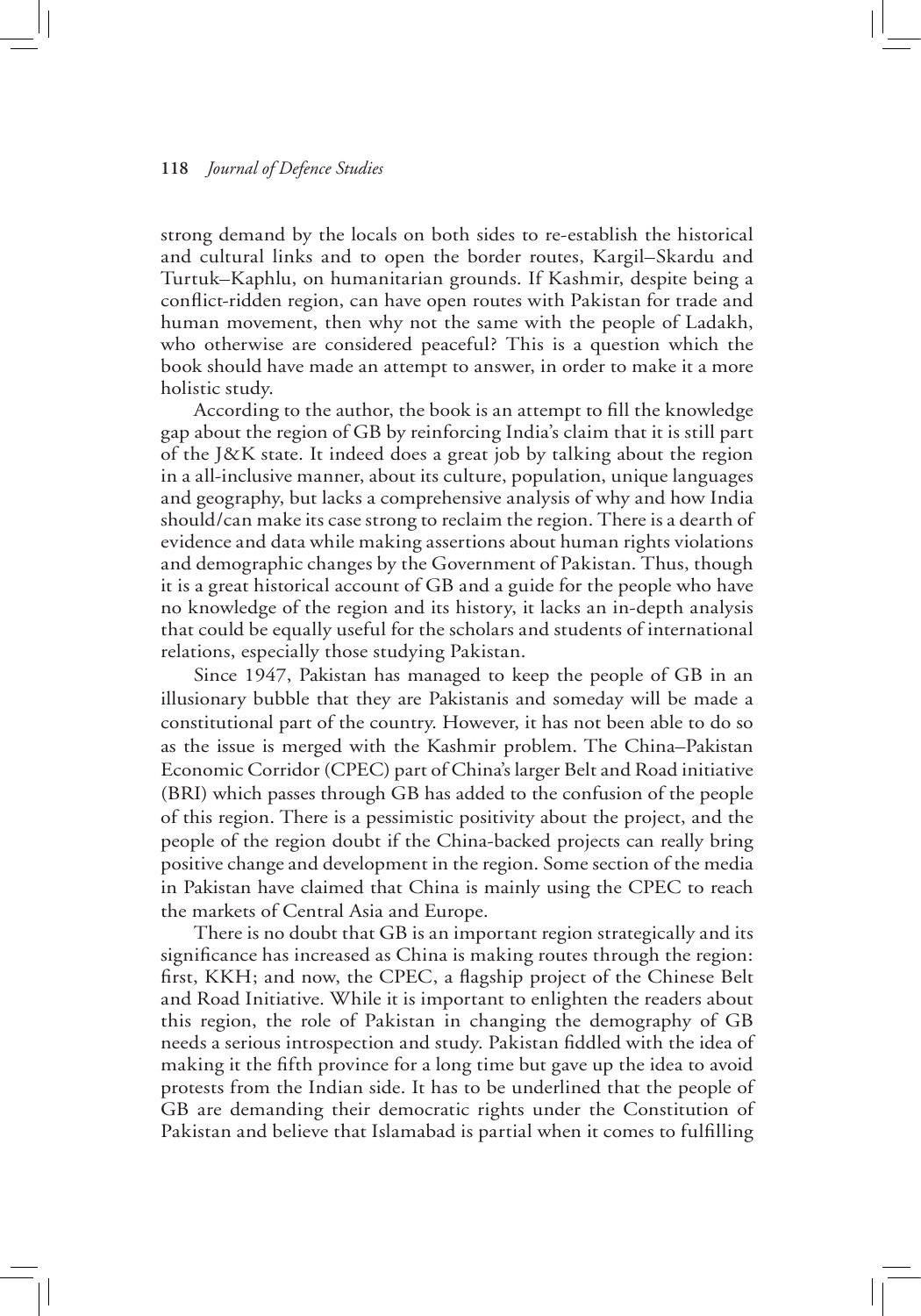their demands. However, it has not been established yet if the people of GB would like to be a part of India given a chance; this is because minus the anger over their rights the people of the region have strong patriotic sentiments towards Pakistan, which this reviewer can vouch for from her travels to the region in 2017. By simply stating GB to be a constitutional part of India without any empirical evidence to support this claim, the author discredits the feelings of the people of the region.

Readers can expect a few good takeaways from the book. First, as mentioned earlier, it provides a comprehensive historical account of the region pre-independence that will be an eye-opener for those curious about the history of the region. Second, it also extensively explores the shared history of GB with J&K and India. Most importantly, it paints a clear picture of the cultural aspect of the region. But while dealing with the post-independence history of the region, the narrative tends to become disproportionate and lacks clarity and analysis. There is an effort by the author to relate to Pakistan every revolt and protest in the region post 1947, which sounds too hyperbolic.

As a reader, it is not easy to find a good book on GB and when one opens this book, there is an expectation to read a balanced view of how the region changed after KKH and CPEC and how Pakistan is handling the affairs in the region. It is here that the book falls somewhat short. It has a lackadaisical approach to an otherwise very important subject and issue that is under-studied in the realm of international relations.